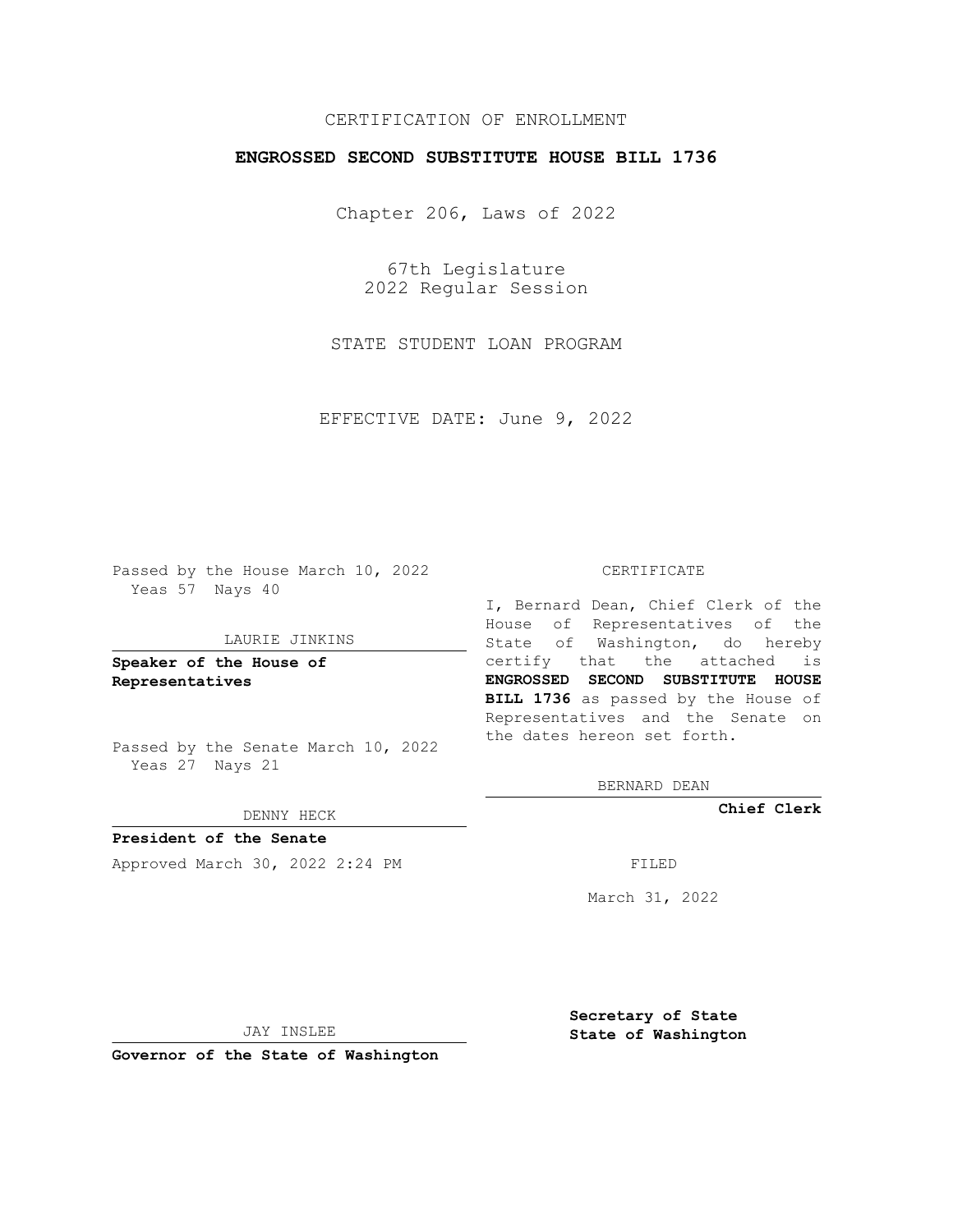## **ENGROSSED SECOND SUBSTITUTE HOUSE BILL 1736**

AS AMENDED BY THE SENATE

Passed Legislature - 2022 Regular Session

# **State of Washington 67th Legislature 2022 Regular Session**

**By** House Appropriations (originally sponsored by Representatives Sullivan, Slatter, Leavitt, Valdez, Walen, Goodman, Gregerson, Ramel, Santos, Wylie, Paul, Simmons, Chopp, Bergquist, Pollet, J. Johnson, Riccelli, Ormsby, and Frame)

READ FIRST TIME 02/07/22.

1 AN ACT Relating to establishing a state student loan program; 2 reenacting and amending RCW 43.79A.040; and adding a new chapter to 3 Title 28B RCW.

4 BE IT ENACTED BY THE LEGISLATURE OF THE STATE OF WASHINGTON:

 NEW SECTION. **Sec. 1.** (1) The legislature finds that college students continue to borrow in order to fund their higher education, despite an increase in access to state financial aid. In Washington state, estimates for the number of borrowers carrying student loan debt are around 800,000 with an average balance around \$33,500, resulting in a total outstanding balance of \$29.4 billion. Student loan debt outpaces other sources of consumer debt, such as credit card and vehicle debt. While research shows that earning a postsecondary credential positively impacts a person's earning potential, high student loan debt erodes much of this benefit.

 (2) The legislature recognizes that people with student loan debt are less likely to get married and start a family, establish small businesses, and buy homes. High student loan debt negatively impacts a person's credit score and their debt-to-income ratio, which impacts their ability to qualify for a mortgage. However, student loan debt 20 does not impact all borrowers the same.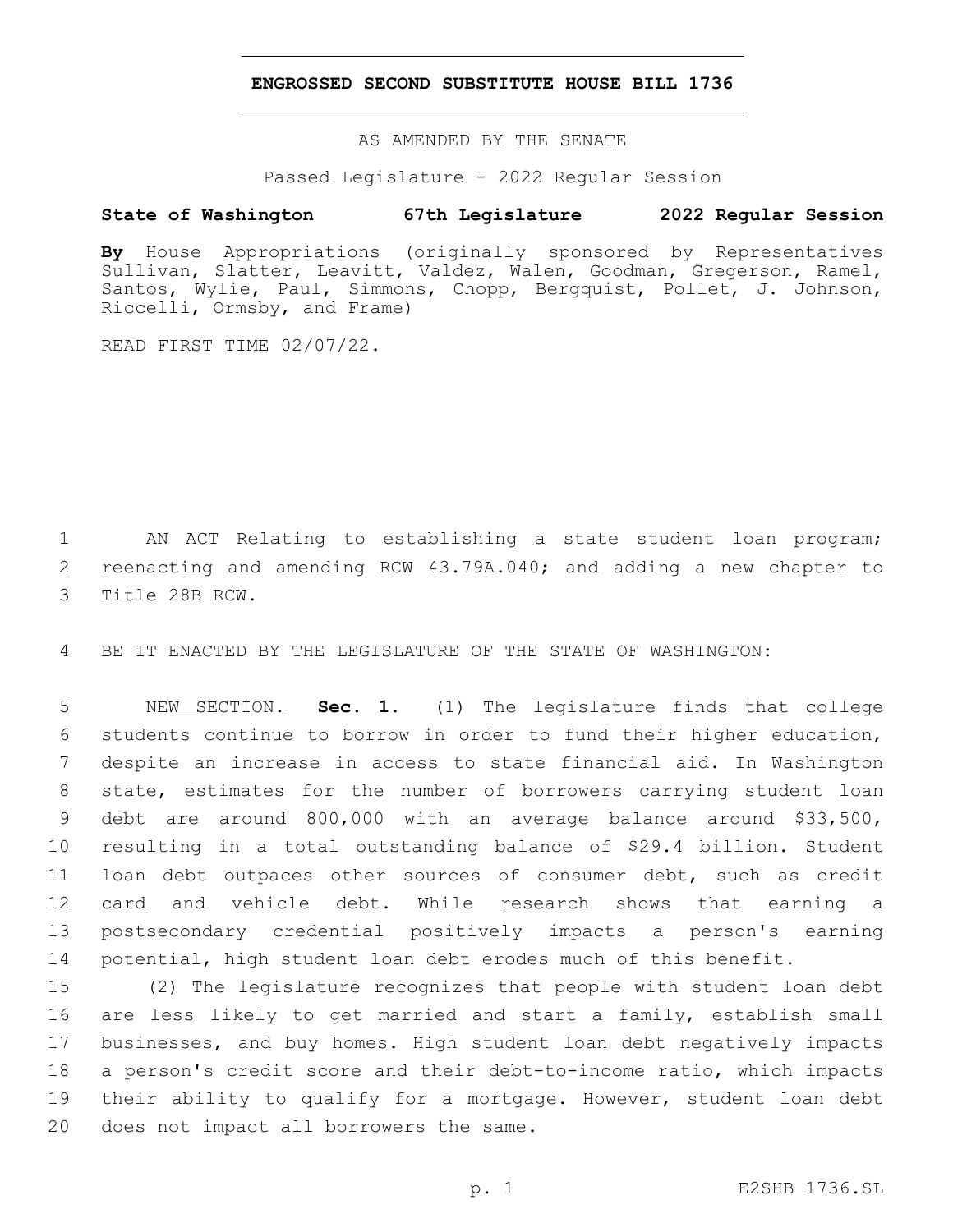(3) Student loan borrowers who struggle the most are typically lower income, first generation, and students of color. Data from the national center for education statistics of a 12-year longitudinal study based on students who began their education in the 2003-04 academic year found the following for students who defaulted: Almost 90 percent had received a Pell grant at one point; 70 percent were first generation college students; 40 percent were in the bottom quarter of income distribution; and 30 percent were African American.

 (4) The legislature recognizes though that student loans are beneficial for students who have no other way to pay for college or have expenses beyond tuition and fees. Student loans can open up postsecondary education opportunities for many and help boost the state's economy by increasing the number of qualified graduates to fulfill workforce shortages. However, the legislature finds that high interest rates that accumulate while the student is in college negatively impact the student's ability to prosper financially and contribute to the state's economy after graduation. The legislature also recognizes that there is very little financial aid available to assist students pursuing graduate studies, despite the state's high demand for qualified professionals in fields with workforce shortages such as behavioral health, nursing, software development, teaching, and more. Therefore, the legislature intends to support students pursuing higher education by establishing a state student loan program that is more affordable than direct federal student loans and private loans. The legislature intends to offer student loans to state residents with financial need who are pursuing undergraduate and high-demand graduate studies at a subsidized, one percent interest rate. The legislature intends for the Washington state student loan program to align with the Washington college grant program, recognizing that student loans are secondary forms of financial aid that often cover expenses beyond tuition. Based on the feasibility of the state student loan program recommendations developed by the Washington student achievement council, in consultation with the Washington state investment board, and the 35 office of the state treasurer, the legislature intends to finance the Washington state student loan program with a one-time \$150,000,000 appropriation to cover annual student loan originations and expenses until repayments are substantial enough to support the program on an 39 ongoing basis.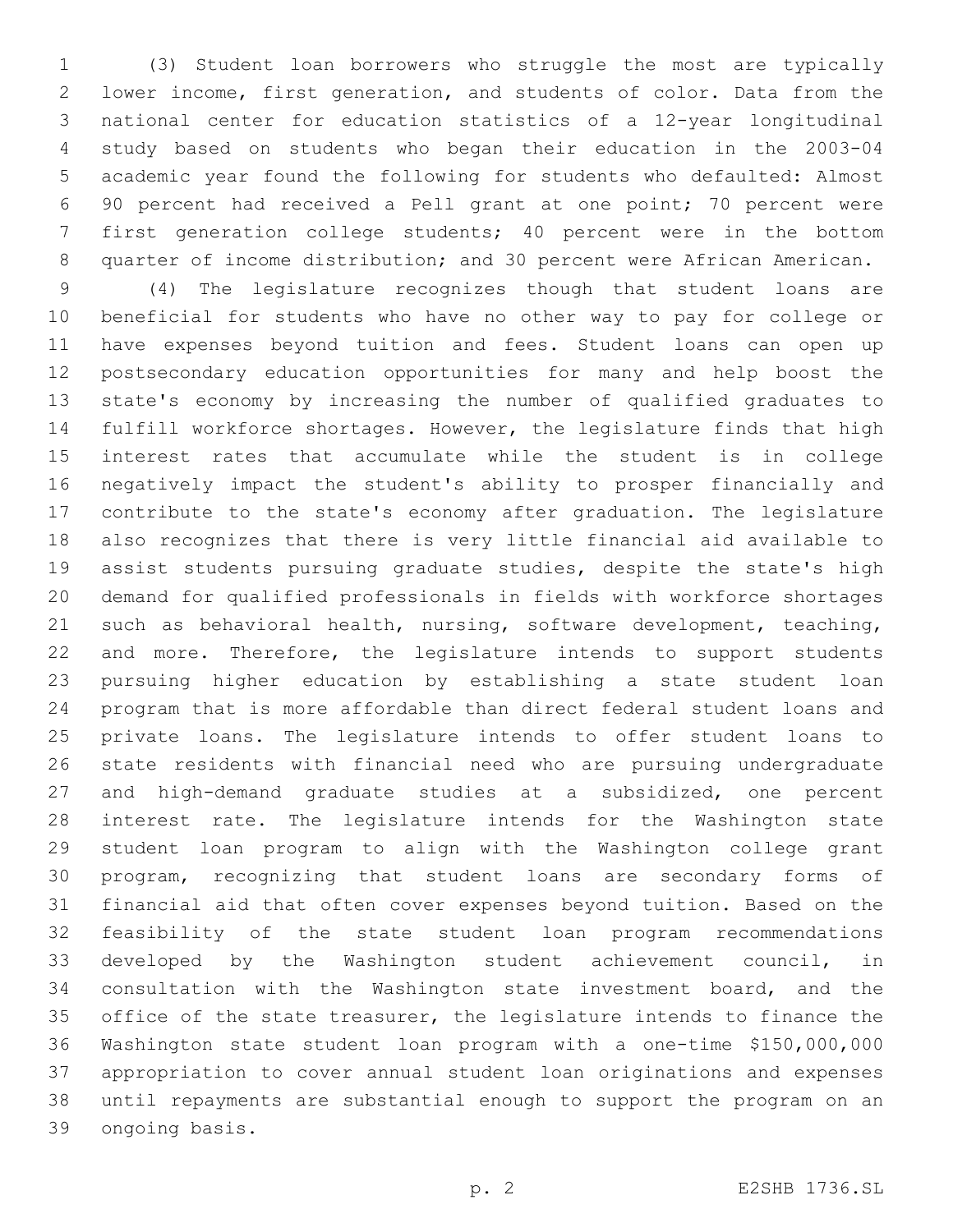NEW SECTION. **Sec. 2.** The definitions in this section apply throughout this chapter unless the context clearly requires otherwise.

 (1) "Borrower" means an eligible student who has received a student loan under the Washington student loan program.

 (2) "Eligible expenses" means reasonable expenses associated with the costs of acquiring a postsecondary education such as tuition, 8 fees, books, equipment, room and board, and other expenses as 9 determined by the office.

 (3) "Eligible graduate program" means an advanced academic degree in a specialized field of study that has a workforce shortage or is considered high demand, as determined by the office.

(4) "Eligible student" means a student who:13

 (a) Meets the definition of "resident student" under RCW 15 28B.15.012(2) (a) through (e);

 (b) Has a median family income of 100 percent or less of the 17 state median family income;

 (c) Is enrolled in an institution of higher education in an eligible undergraduate or graduate program on at least a half-time 20 basis; and

 (d) Has completed an annual application for financial aid as 22 approved by the office.

 (5) "Eligible undergraduate program" means a postsecondary education program that leads to a certificate, associate's degree, or 25 bachelor's degree.

 (6) "Gift aid" means federal, state, institutional, or private financial aid provided for educational purposes with no obligation of repayment. "Gift aid" does not include student loans or work-study 29 programs.

 (7) "Institutions of higher education" includes institutions of higher education authorized to participate in state financial aid 32 programs in accordance with chapter 28B.92 RCW.

 (8) "Office" means the office of student financial assistance 34 established under chapter 28B.76 RCW.

(9) "Program" means the Washington student loan program.

 (10) "Student loan" means a loan that is approved by the office and awarded to an eligible student to pay for eligible expenses.

 NEW SECTION. **Sec. 3.** (1) The Washington student achievement council, in consultation with the office of the state treasurer and

p. 3 E2SHB 1736.SL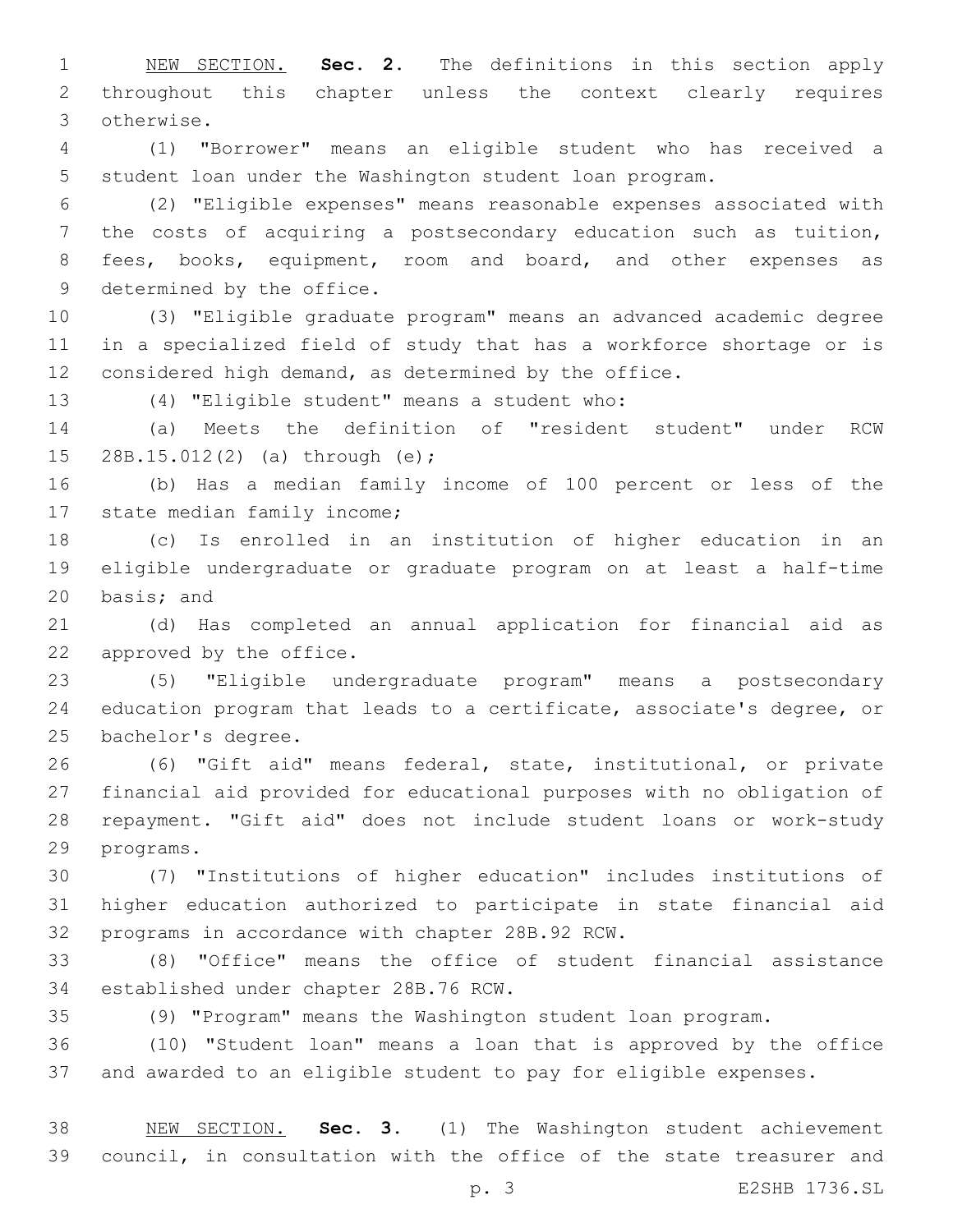the state investment board shall design a student loan program to assist students who need additional financial support to obtain 3 postsecondary education.

 (2) At a minimum, the program design must make recommendations about the following features of a state student loan program and implementation plan:6

 (a) A low interest rate that is below current federal subsidized student loan interest rates, with one option being a one percent 9 interest rate;

 (b) The distribution of loans between graduate students and 11 undergraduate students;

12 (c) The terms of the loans, including:

13 (i) Loan limits;

 (ii) Grace periods, including grace periods for active duty members of the national guard who may lose eligibility when being 16 called up for active duty; and

(iii) Minimum postsecondary enrollment standards;

 (d) The terms and administration of a repayment program, 19 including:

 (i) Repayment options such as standard loan repayment contracts 21 and the length of the repayment contracts;

22 (ii) Income-based repayment plans; and

23 (iii) Terms of loan forgiveness;

 (e) The types and characteristics of borrowers permitted to participate in the program including family income, degree and credential types, and other borrower characteristics. The program 27 must prioritize low-income borrowers; and

(f) The design and administration of an appeals process.

 (3) In the design of the program, the Washington student achievement council may recommend contracting with one or more state- based financial institutions regulated by either chapter 31.12 or 30A.04 RCW to provide loan origination and may contract with a third- party entity to provide loan servicing for the program. The Washington student achievement council must use an open and competitive bid process in the selection of one or more state-based financial institutions for loan origination and servicing for the program. A third-party entity providing loan servicing shall comply with all of the requirements for student education loan servicers 39 under chapter 31.04 RCW.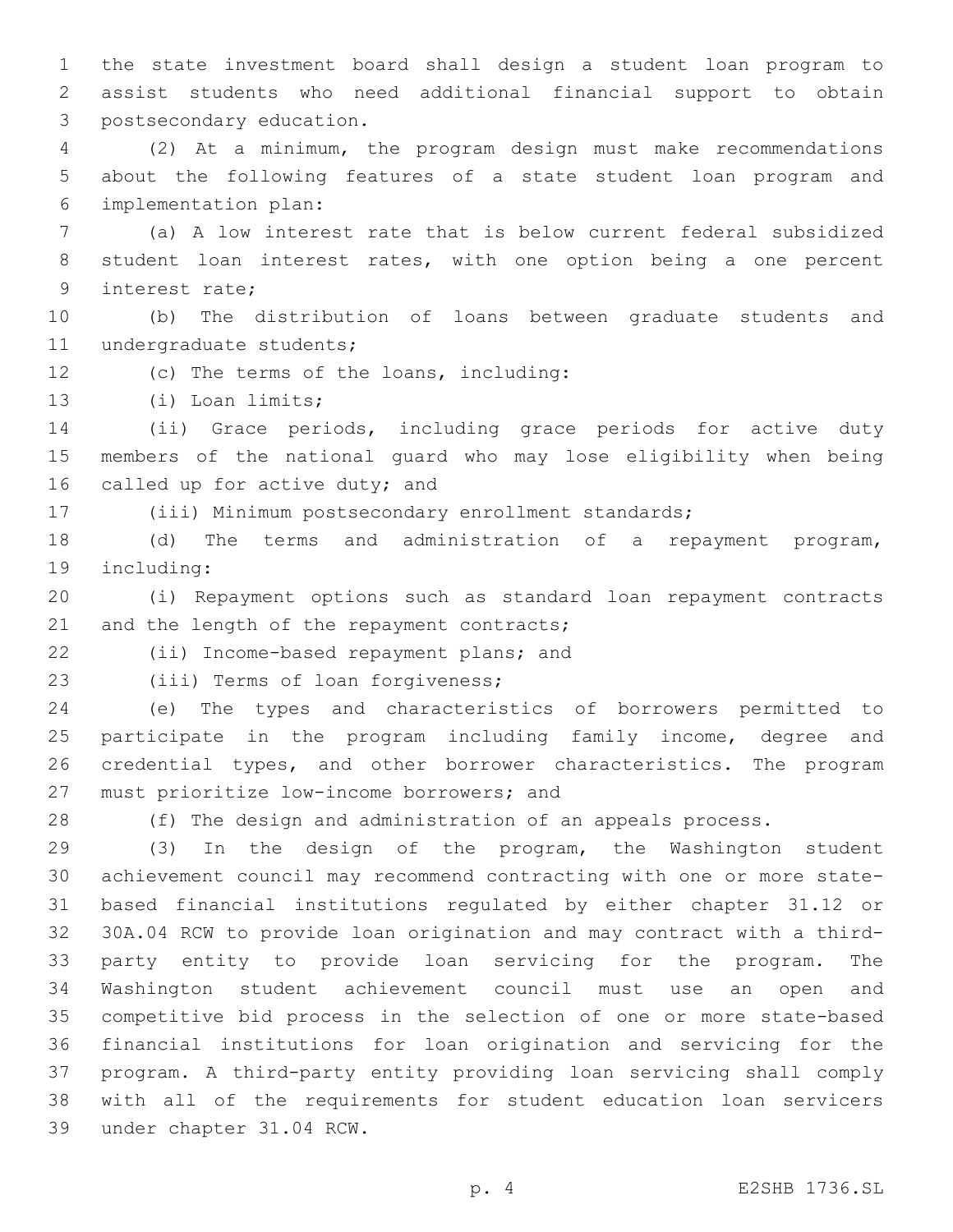(4) The Washington student achievement council shall contract with an independent actuary to conduct an analysis on the sustainability of the program design, including the ability of the program to operate as self-sustaining if issuing one percent interest 5 rate loans.

 (5) The Washington student achievement council shall provide a report on the design, sustainability, and implementation plan for the program to the governor and the higher education committees of the legislature by December 1, 2022, in accordance with RCW 43.01.036.

 NEW SECTION. **Sec. 4.** (1) The Washington student loan program is created to assist students who need additional financial support to obtain postsecondary education. Beginning in the 2024-25 academic year, the office may award student loans under the program to eligible students from the funds available in section 7 of this act.

 (2) The program shall be administered by the office. To the extent practicable, the program design must include the recommendations for program design as provided in the report required under section 3 of this act. Student loans shall not be issued unless the program design recommended in section 3 of this act is forecasted by an independent actuary to be self-sustaining and the interest rates for the loans issued under the program do not exceed one 22 percent.

 (3) The office is responsible for providing administrative support to execute the duties and responsibilities provided in this 25 chapter. The duties and responsibilities include:

 (a) Ensure institutions of higher education have a policy for awarding student loans under the program that prioritizes funding for eligible students who have greater unmet financial need, are lowest income, are first generation college students, and who have received 30 loans under the program in prior years;

(b) Issue low-interest student loans;

32 (c) Define the terms of repayment;

(d) Collect and manage repayments from borrowers;

34 (e) Establish an appeals process;

 (f) Exercise discretion to revise repayment obligations in certain cases, such as economic hardship or disability;

- 37 (g) Publicize the program; and
- 38 (h) Adopt necessary rules.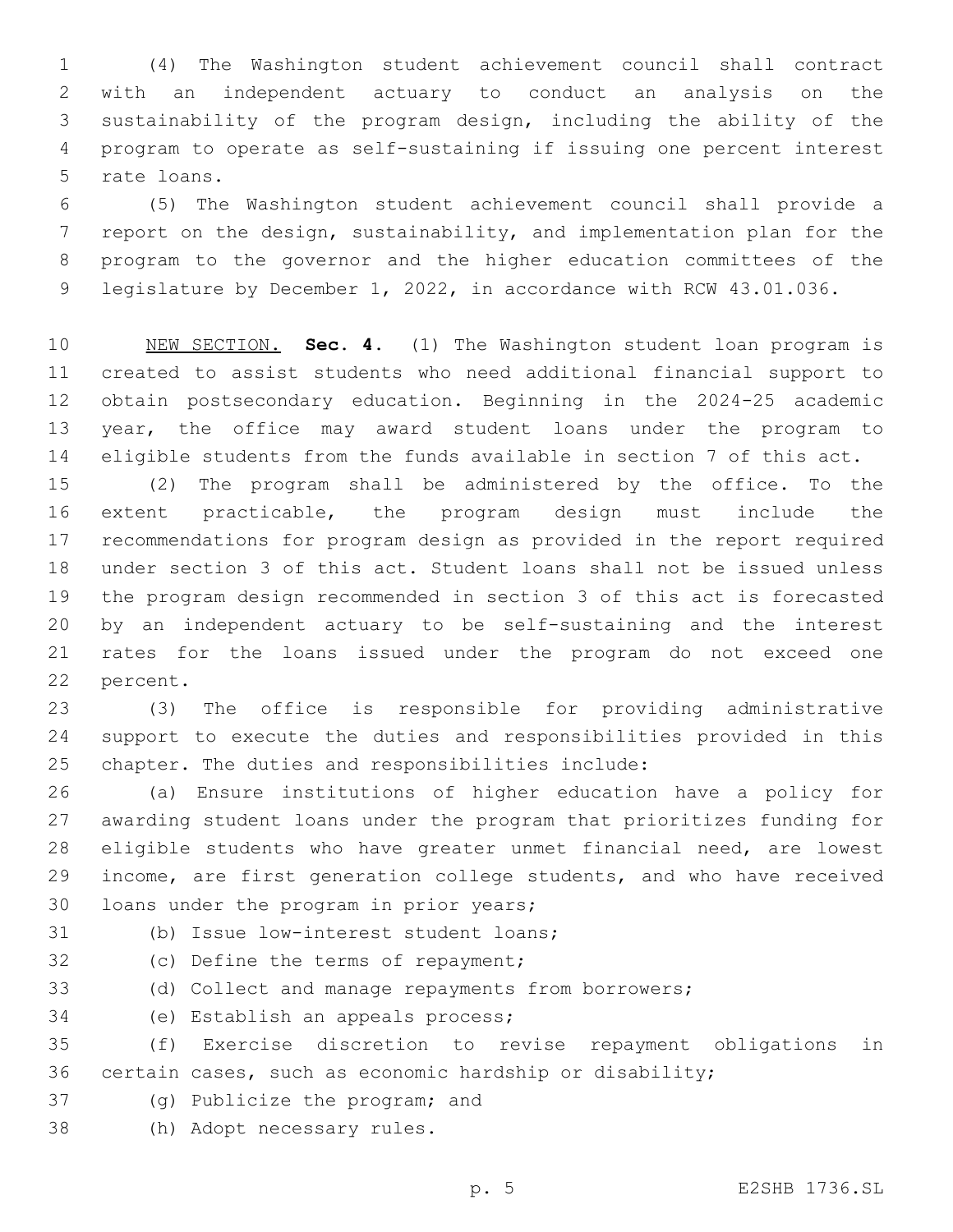(4) The office is responsible for establishing and administering an appeals process that resolves appeals from borrowers within ninety 3 days of receipt.

 NEW SECTION. **Sec. 5.** The office shall contract with one or more state-based financial institutions regulated by either chapter 31.12 RCW or chapter 30A.04 RCW to provide loan origination and may contract with a third-party entity to provide loan servicing for the program. A third-party entity providing loan servicing shall comply with all of the requirements for student education loan servicers under chapter 31.04 RCW.

 NEW SECTION. **Sec. 6.** (1) The office shall collect data on the program in collaboration with the institutions of higher education. The data must include, but is not limited to:

 (a) The number of eligible students who were awarded a student 15 loan;

16 (b) The number of borrowers;

- (c) The average borrowed annual and total balances;
- 18 (d) Borrower demographics;

 (e) The institutions of higher education and educational fields 20 of borrowers; and

(f) Repayment statistics, including:21

 (i) The number of borrowers in active repayment, deferment, 23 delinquency, forbearance, and default;

 (ii) The average time it took for borrowers to enter delinquency and default;

 (iii) Demographic and educational data of borrowers enrolled in 27 the income-based repayment plan option;

 (iv) Demographic and educational data of borrowers in different 29 repayment statuses, including delinquency and default; and

(v) Information about what happened to borrowers who defaulted.

 (2) Beginning December 1, 2026, and in compliance with RCW 43.01.036, the office must submit an annual report on the data collected under subsection (1) of this section and any other relevant information regarding the program to the higher education committees 35 of the legislature.

 NEW SECTION. **Sec. 7.** The Washington student loan account is created in the custody of the state treasurer. All receipts from the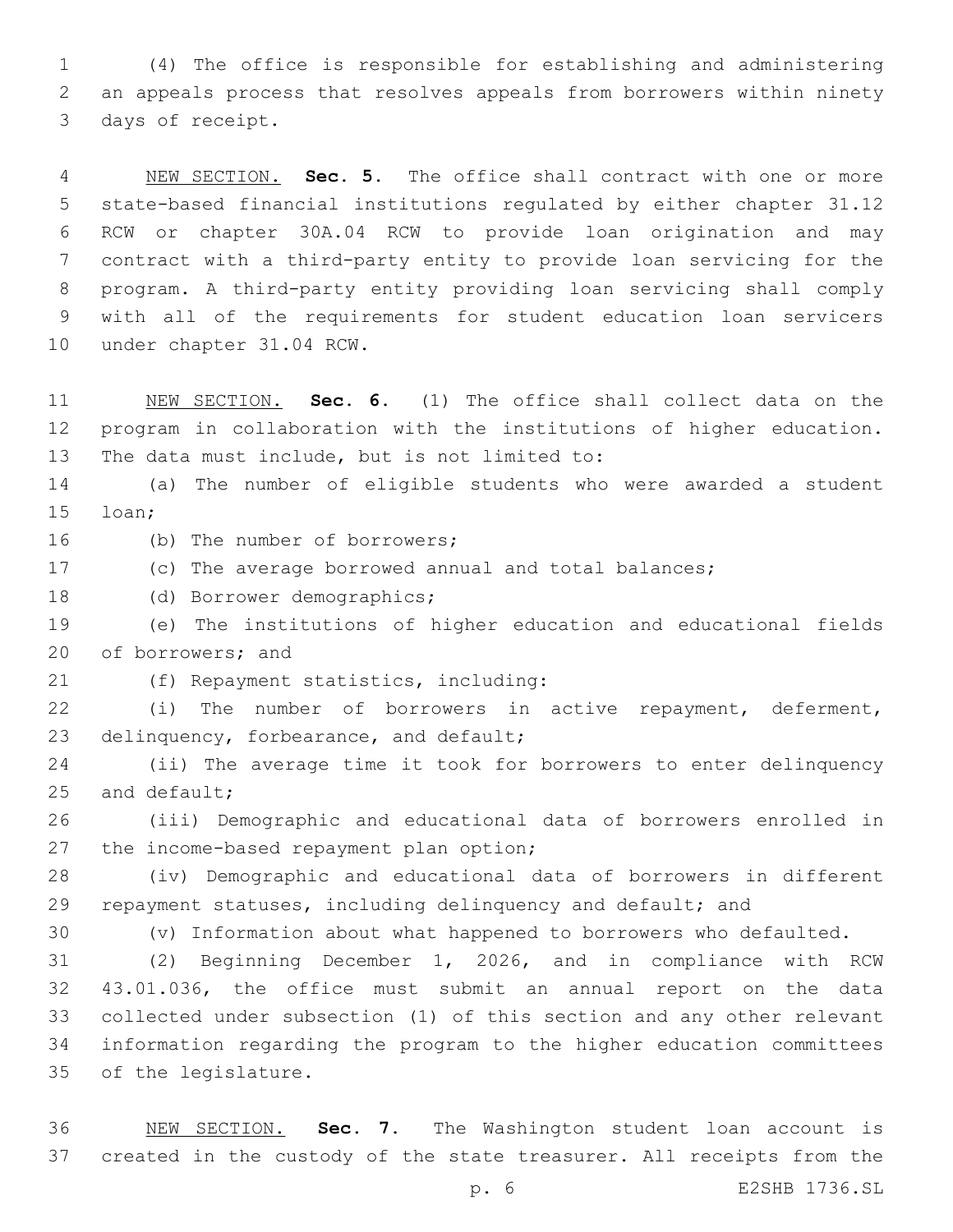Washington student loan program must be deposited in the account. Expenditures from the account may be used only for administration and the issuance of new student loans. Only the executive director of the Washington student achievement council or the executive director's designee may authorize expenditures from the account. The account is subject to the allotment procedures under chapter 43.88 RCW, moneys in the account may be spent only after appropriation.

 **Sec. 8.** RCW 43.79A.040 and 2021 c 175 s 10 and 2021 c 108 s 5 9 are each reenacted and amended to read as follows:

 (1) Money in the treasurer's trust fund may be deposited, invested, and reinvested by the state treasurer in accordance with RCW 43.84.080 in the same manner and to the same extent as if the money were in the state treasury, and may be commingled with moneys 14 in the state treasury for cash management and cash balance purposes.

 (2) All income received from investment of the treasurer's trust fund must be set aside in an account in the treasury trust fund to be 17 known as the investment income account.

 (3) The investment income account may be utilized for the payment of purchased banking services on behalf of treasurer's trust funds 20 including, but not limited to, depository, safekeeping, and disbursement functions for the state treasurer or affected state agencies. The investment income account is subject in all respects to chapter 43.88 RCW, but no appropriation is required for payments to financial institutions. Payments must occur prior to distribution of earnings set forth in subsection (4) of this section.

 (4)(a) Monthly, the state treasurer must distribute the earnings credited to the investment income account to the state general fund except under (b), (c), and (d) of this subsection.

 (b) The following accounts and funds must receive their proportionate share of earnings based upon each account's or fund's average daily balance for the period: The 24/7 sobriety account, the Washington promise scholarship account, the Gina Grant Bull memorial legislative page scholarship account, the Rosa Franklin legislative 34 internship program scholarship (( $\{a$ ccount)) account, the Washington advanced college tuition payment program account, the Washington college savings program account, the accessible communities account, the Washington achieving a better life experience program account, the community and technical college innovation account, the agricultural local fund, the American Indian scholarship endowment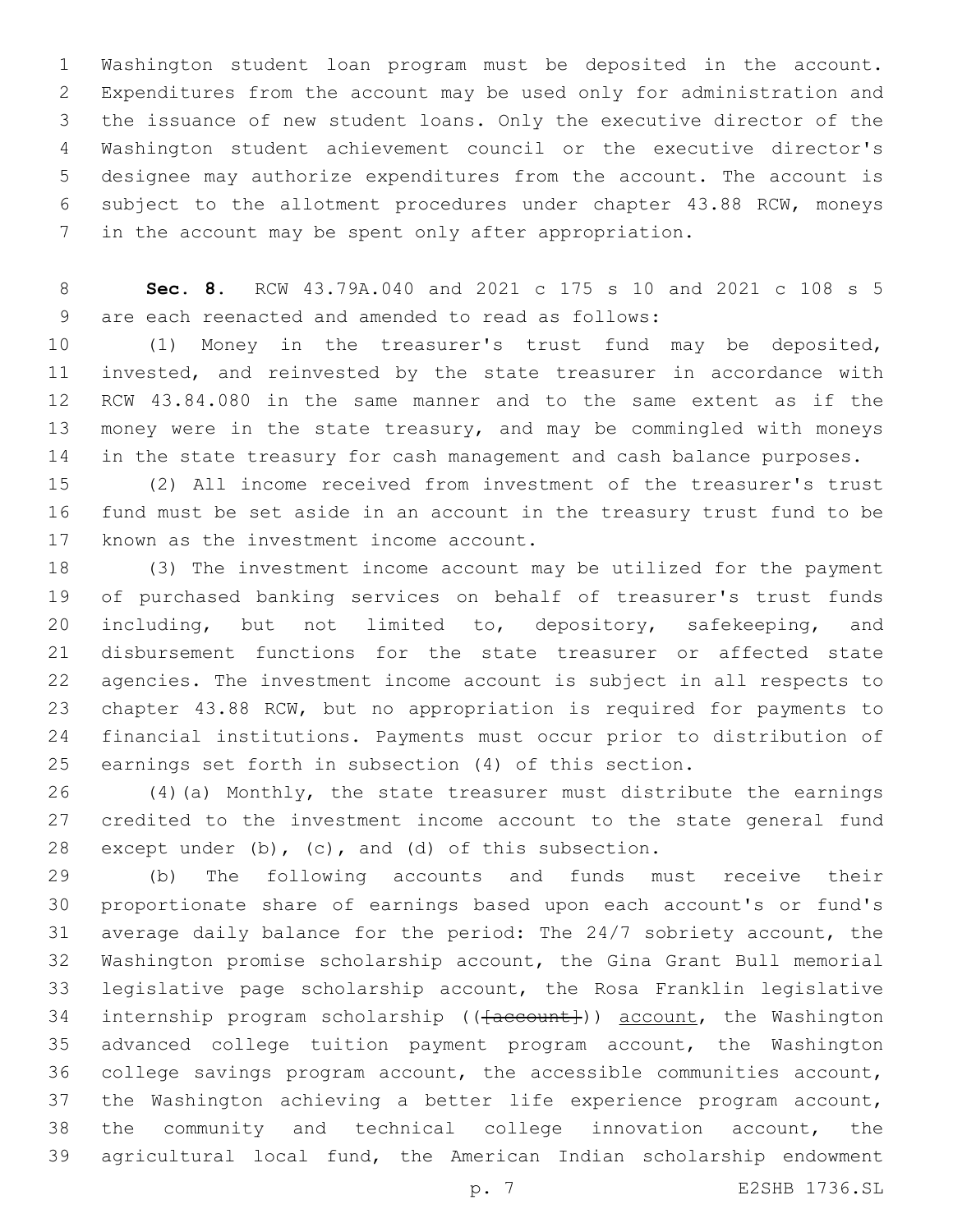fund, the foster care scholarship endowment fund, the foster care endowed scholarship trust fund, the contract harvesting revolving account, the Washington state combined fund drive account, the commemorative works account, the county enhanced 911 excise tax account, the county road administration board emergency loan account, the toll collection account, the developmental disabilities endowment trust fund, the energy account, the fair fund, the family and medical leave insurance account, the fish and wildlife federal lands revolving account, the natural resources federal lands revolving account, the food animal veterinarian conditional scholarship account, the forest health revolving account, the fruit and vegetable inspection account, the educator conditional scholarship account, the game farm alternative account, the GET ready for math and science scholarship account, the Washington global health technologies and 15 product development account, the grain inspection revolving fund, the Washington history day account, the industrial insurance rainy day fund, the juvenile accountability incentive account, the law enforcement officers' and firefighters' plan 2 expense fund, the local tourism promotion account, the low-income home rehabilitation revolving loan program account, the multiagency permitting team account, the northeast Washington wolf-livestock management account, the produce railcar pool account, the public use general aviation 23 airport loan revolving account, the regional transportation investment district account, the rural rehabilitation account, the Washington sexual assault kit account, the stadium and exhibition center account, the youth athletic facility account, the self- insurance revolving fund, the children's trust fund, the Washington horse racing commission Washington bred owners' bonus fund and breeder awards account, the Washington horse racing commission class C purse fund account, the individual development account program account, the Washington horse racing commission operating account, the life sciences discovery fund, the Washington state library- archives building account, the reduced cigarette ignition propensity account, the center for deaf and hard of hearing youth account, the school for the blind account, the Millersylvania park trust fund, the public employees' and retirees' insurance reserve fund, the school employees' benefits board insurance reserve fund, the public employees' and retirees' insurance account, the school employees' insurance account, the long-term services and supports trust account, the radiation perpetual maintenance fund, the Indian health